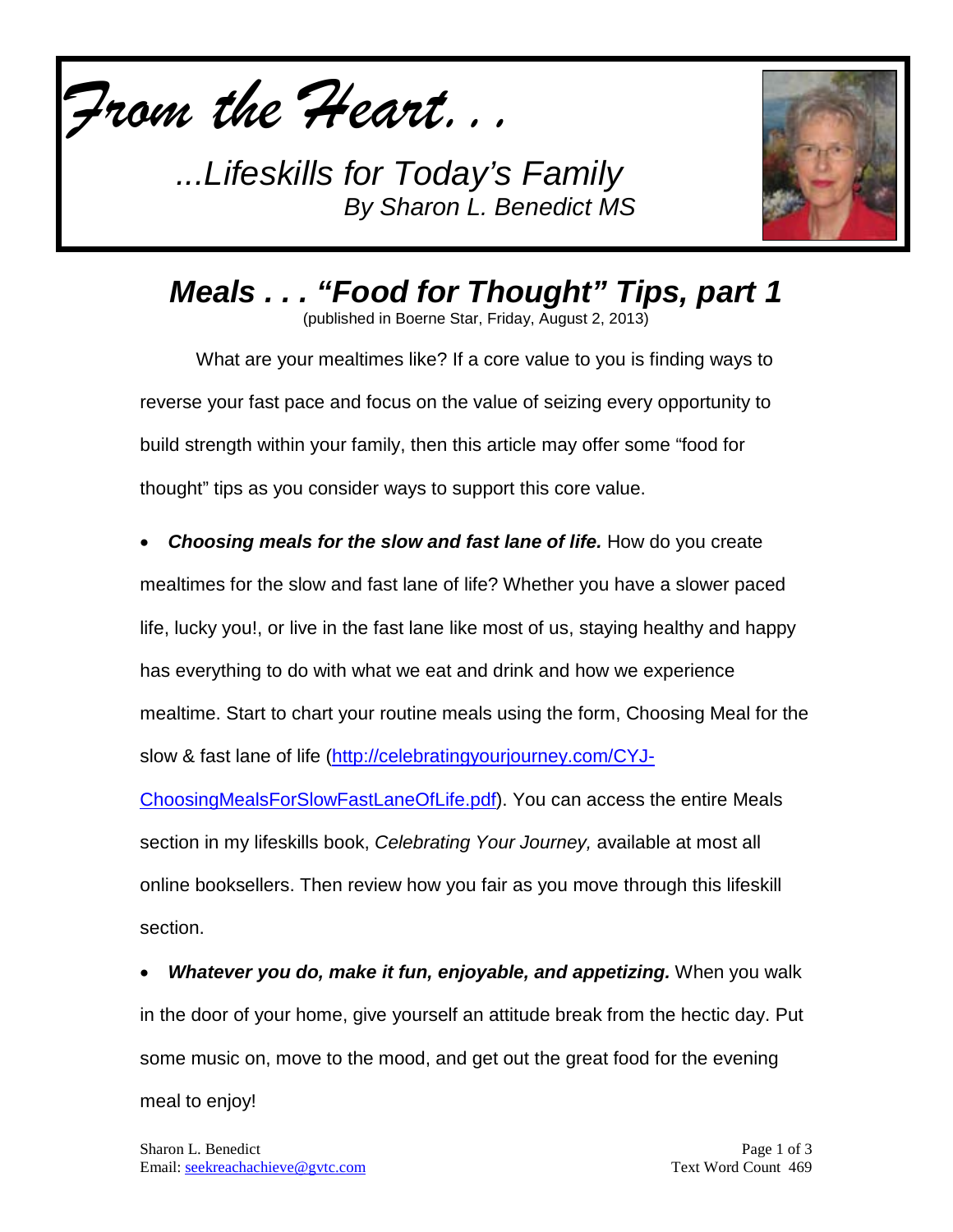• **Whether at home or at a restaurant, mealtime should not only be fun but build relationships.** Meals should always be conducive to love, quietness/rest, and gladness of heart . . . not strife and conflict. Whether at home or at a restaurant, start making mealtime a cherished daily event that is not only fun but build relationships. Be sure to serve up with every meal heaping cups of love, loyalty, forgiveness, friendship, hope, tenderness, a barrel of laughter and quarts of faith.

• **Try never to be angry when eating.** It not only alienates relationships, ruins the appetite and digestion, but directly affects your health and wellbeing. If anger or frustration is a chronic behavior, get help to resolve the underlying reasons. You will never regret it. Food and meals together will then be a cherished daily event whether dining alone or with family and friends.

• **Food should not be used as a tool of reward or punishment for ourselves or our family.** Otherwise, such behavior distorts and hinders unconditional love and the simplicity of heart that food and mealtime should play in building relationships. Dysfunctional patterns can develop and be symptomatic of deeper issues in one's life. If so, always seek help.

The next set of "food for thought" tips will be served up in the next article. I leave you with Johnny Carson's (1925-2005) one-liner, "If it weren't for Philo T. Farnsworth, inventor of television, we'd still be eating frozen radio dinners."

--

*Sharon L. Benedict, is a speaker, author, and weaver, and loving it! She is available for speaking engagements, free-lance writing, and will even weave you a one-of-kind creation, just for you. Sharon also*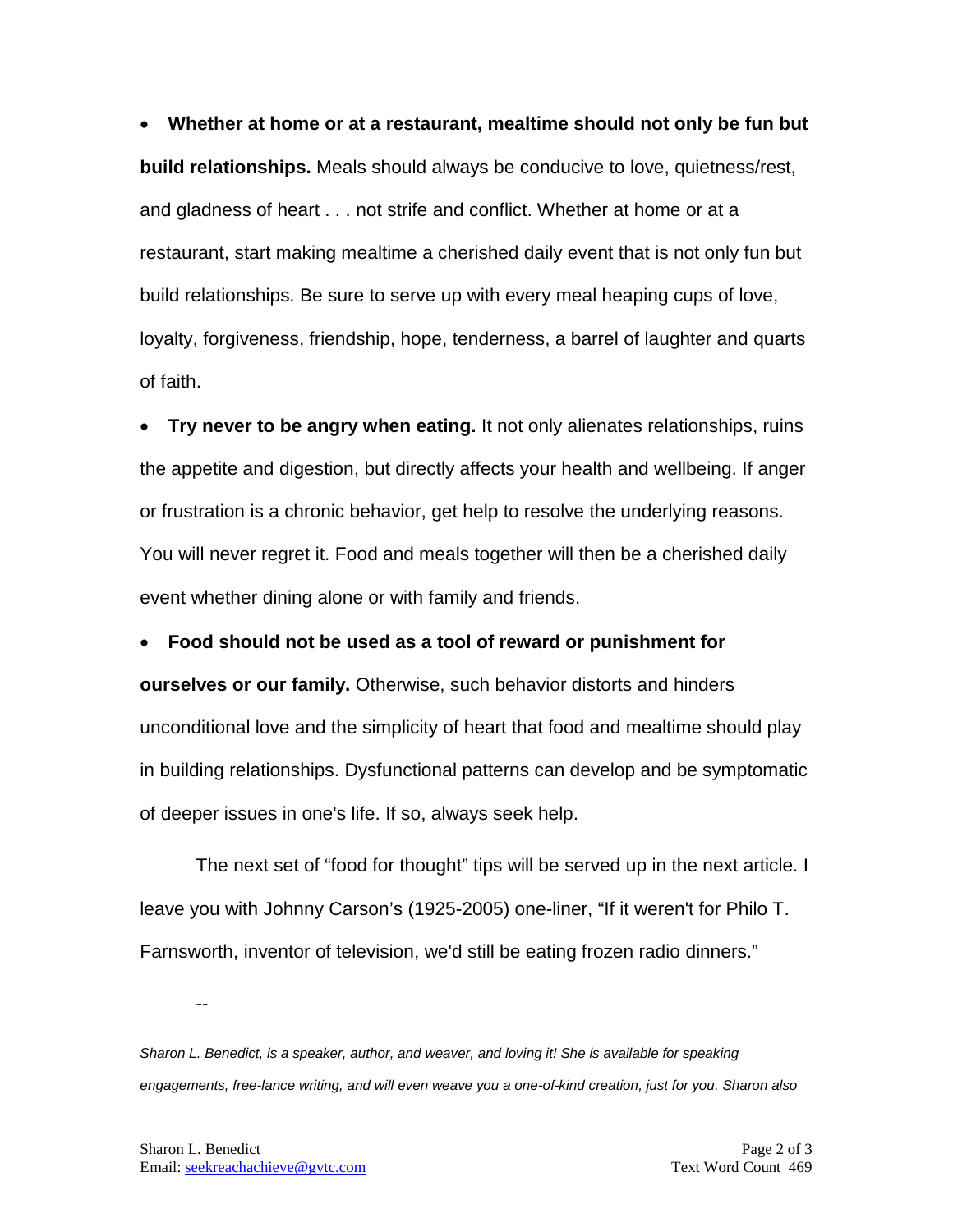*welcomes your questions and comments and can be contacted a[t seekreachachieve@gvtc.com.](mailto:seekreachachieve@gvtc.com) Visit her* 

*website at [www.celebratingyourjourney.com.](http://www.celebratingyourjourney.com/)*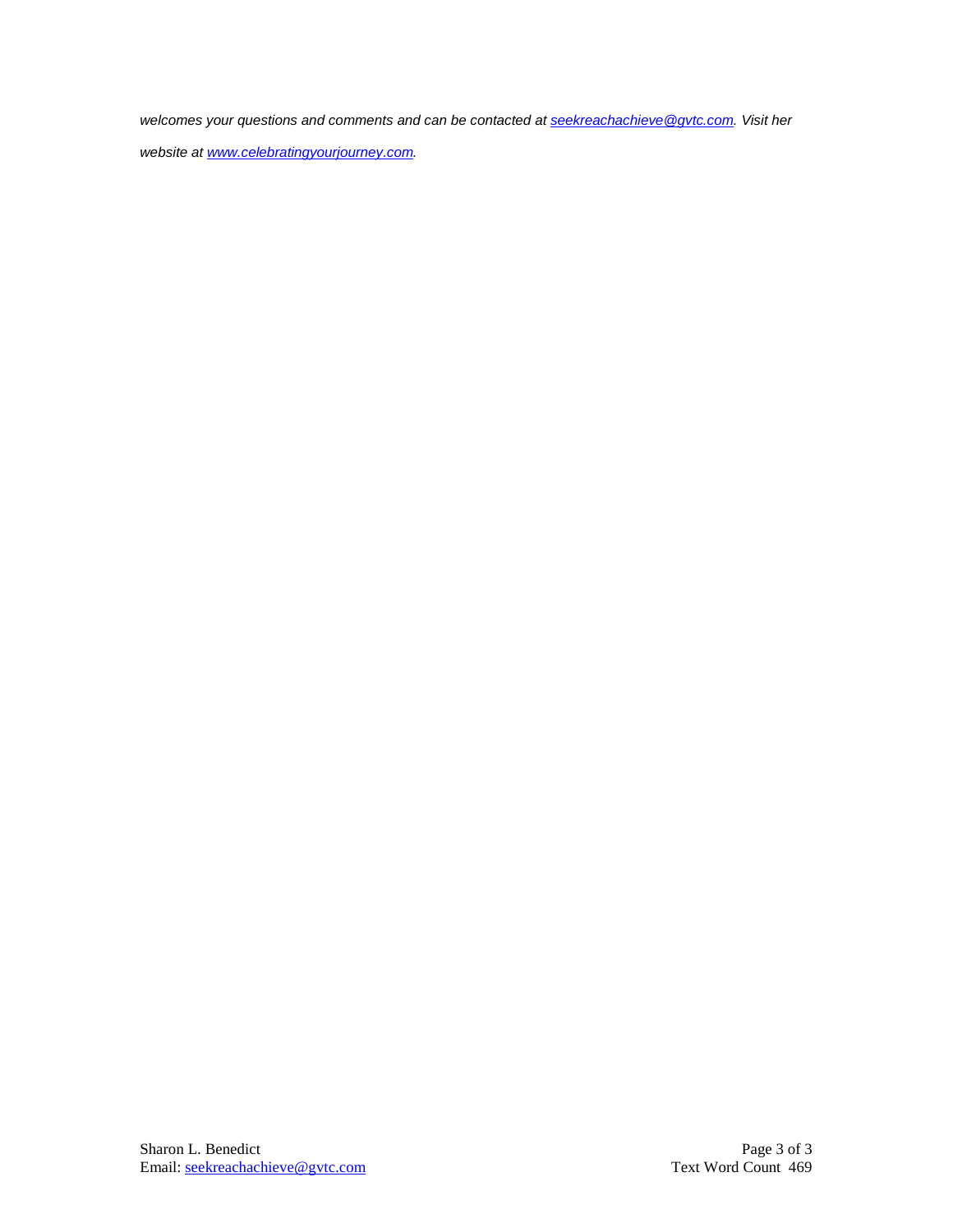



*Meals . . . "Food for Thought" Tips, part 2*  (published in Boerne Star, Friday, August 9, 2013)

Remember the question I posed to you . . . What are your mealtimes like? Here is the next set of "food for thought" tips served up for your consideration.

• **Share a meal with some friends or welcomed stranger once/month**.

There's nothing like lovin from the oven when friends come to call! And always keep the welcome mat always handy for that welcomed stranger. If you have kids, don't forget to have their friends over too for some food and fun.

• **Choosing Meal Gathering Times and Places**. Most of the time we think of three meals per day as the routine—at home, away from home, and while traveling. For some, health conditions require a different arrangement. You will have to decide if that works for you. Yet, for most of us we follow three squares a day with snacks in between. The usual time for meals can be from 7-10am for breakfast, noon-2pm for lunch, and 5-8pm for dinner/supper. For those who arrive home later at night, supper ends up being around 9pm or so. This late time is not recommended by most physicians and nutritionists. The digestive tract needs a break prior to bedtime. The usual recommendation is a small healthy snack before 8:30pm and nothing after that time. By all means, check with your physician on what works best for you.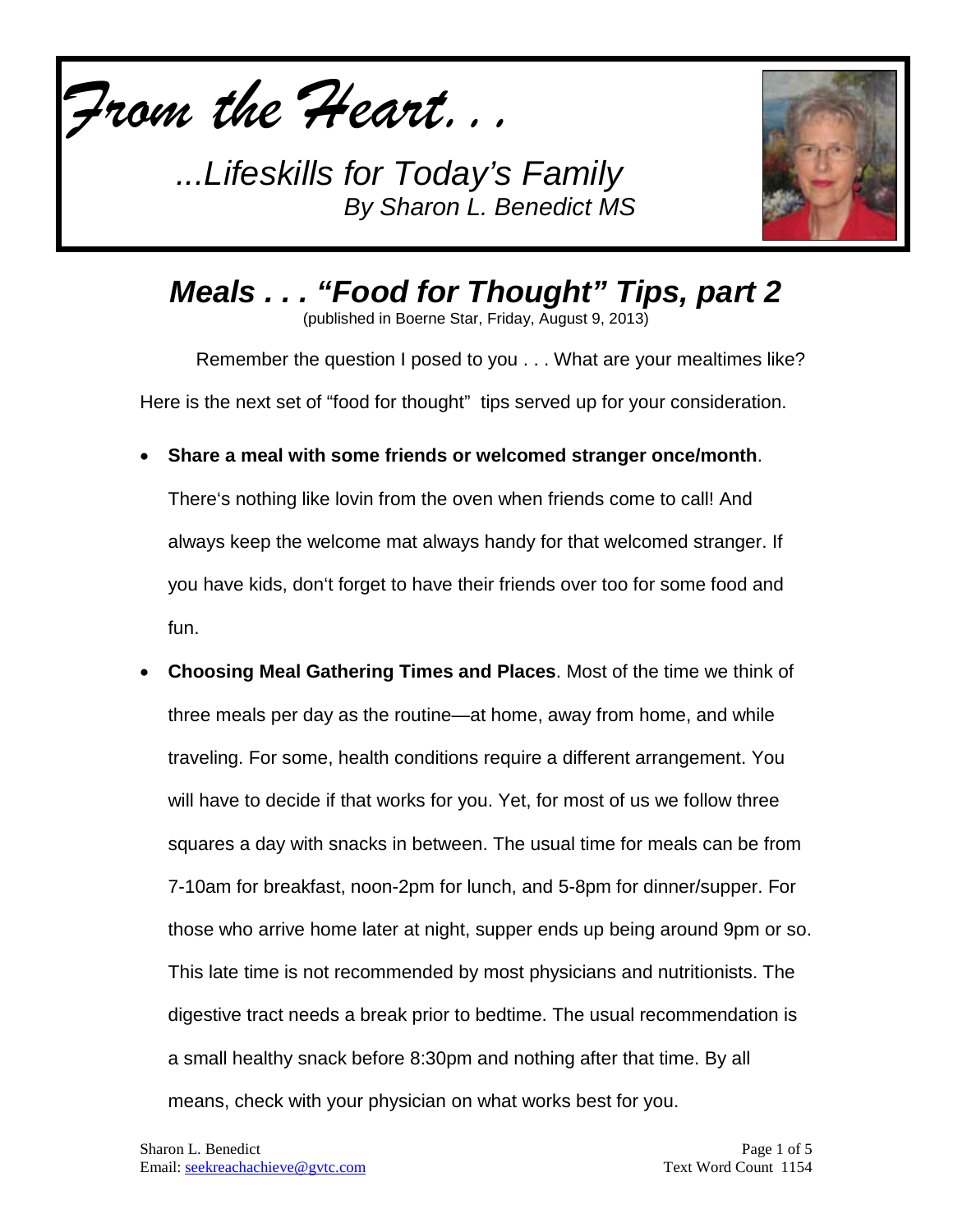- **Schedule regular family meals**. Make it a family activity together; share the meal planning, preparation, cooking, serving. It will take a disciplined effort that yields great rewards. Always keep as a priority that perfection is not the goal but supportive communication and laughter together is the goal. If you are single or living alone, chose a meal to share with a relative or friend at least once/week to begin with.
- **Become a role model by eating healthy yourself**. Children are very smart and watch what you do more than what you say. This can be great accountability for you as well. We can model buying and eating foods that are great in flavor, build energy and stamina—NOT fat! Decide how you want to eat healthy. Take into account any specific healthcare needs requiring certain dietary regimens. Do some homework—talk with your physician/nutritionist, go online, buy healthy eating cookbooks, take cooking classes together.
- **Avoid battles over food and serious topics of the day**. Avoid battles over food should be the daily mantra for every family at the dinner table. If you allow mealtime to become a time for a free-for-all argument, you can pretty much guarantee the kids will grow up finding any way to avoid mealtime and reject the food prepared. Use this time for healthy interaction and mutual encouragement.
- **Who's the cook? Any takers?** Trade off who's the official cook for the day. Don't let gender limit you. Women are not the only cooks in the kitchen. Although one may have more enthusiasm and skill than the other for cooking,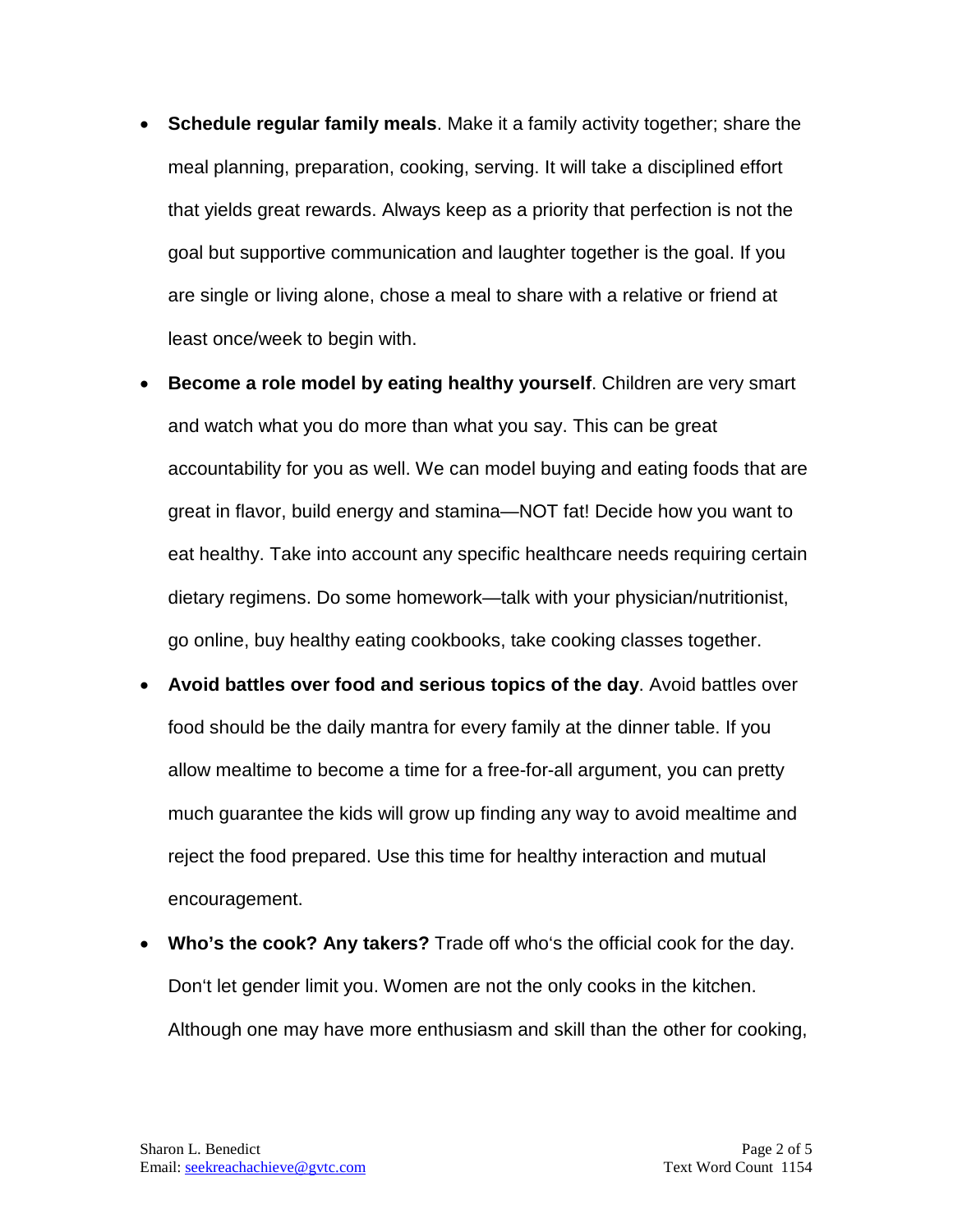all should participate together and learn from each other. Often times (for the less motivated), new enthusiasm and skill grows on you.

- **Involve kids in the process**. Most young children, in particular, love to be right there where we are in the kitchen. If age appropriate, have your child plan and make one meal himself, with you as his "cook's assistant." Have fun going through your healthy cookbooks with them. Have your child check out the Kids Health website (www.kidshealth.com) for healthy recipes to choose to prepare once a week. We all know your child or teen will probably not suddenly want a salad over his favorite french-fries. When you start your children young preparing and eating healthy foods, and watching you eat healthy, the chances are they will more likely continue making healthier choices. Experts indicate that kids who take part in regular family meals are also—
	- More likely to eat fruits, vegetables, and grains
	- Less likely to snack on unhealthy foods
	- Less likely to smoke, use marijuana, or drink alcohol
- **Use basic, healthier food preparation methods**. As you keep the basic staples available in your pantry, refrigerator, freezer, you will rarely have to run to the store for something you are missing. That means you have done some menu planning too for the week or month. This also depends on how you shop—by the day, week, month. With the right budget, you can save a lot of money by buying in bulk at stores like Costco or Sam's Club. However, you will need the room in your budget and for storing the extra. As these basic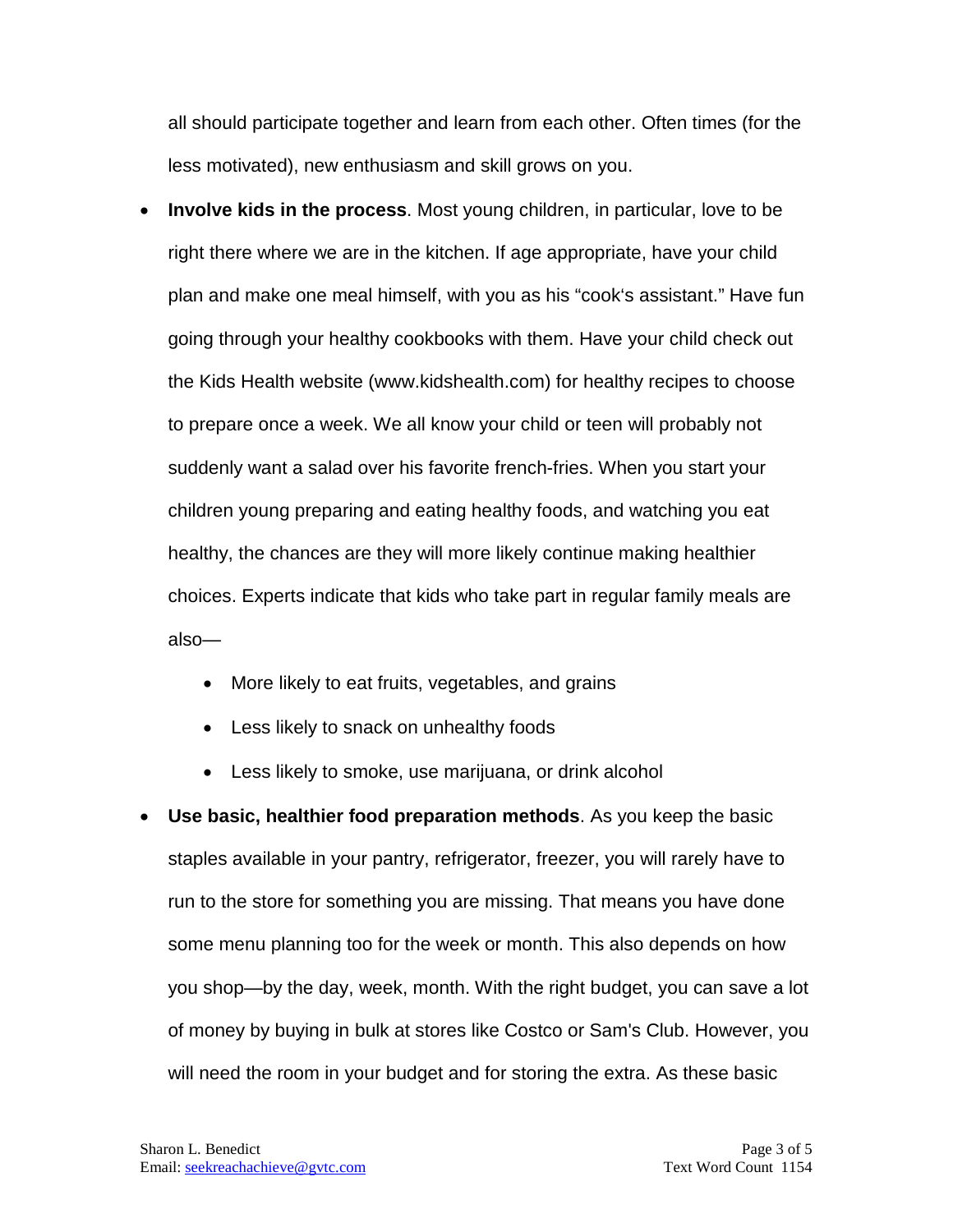staples are always handy, it will make meal preparation easy on your time, health, and budget. Also, try to buy local and farmers markets when possible. The most basic food prep considerations are:

- o **Use only fresh or well preserved food products**.
- o **Learn to use healthier cooking methods—broiling, grilling, roasting, steaming**.
- o **Keep all food prep surfaces free from bacteria** as much as possible. Always use a designated cutting board for meat only; all other foods are on separate surfaces.
- o **Try not to use chlorinated water for prep, cooking, baking**. This water often creates an undesirable flavor on the food. Use filtered or spring water. With a possible exception, some food experts suggest using very diluted Clorox or soapy water to sanitize certain foods to reduce the risk of Salmonella or E.Coli contamination; then rinse with fresh running water. Experts also recommend peeling raw fruits and vegetables if possible.
- o **Do not overcook your food**. Most essential nutrients will be lost. Learn how to coat and sear the surface of meat as you begin cooking to hold in flavor, juices, and nutrients.
- o **Learn what foods go well with each other** and create menus to enhance flavor and nutrient value.
- o **Use lots of fresh and dried herbs and spices**. This will help you reduce the risk of overdoing the amount of salt and pepper you use.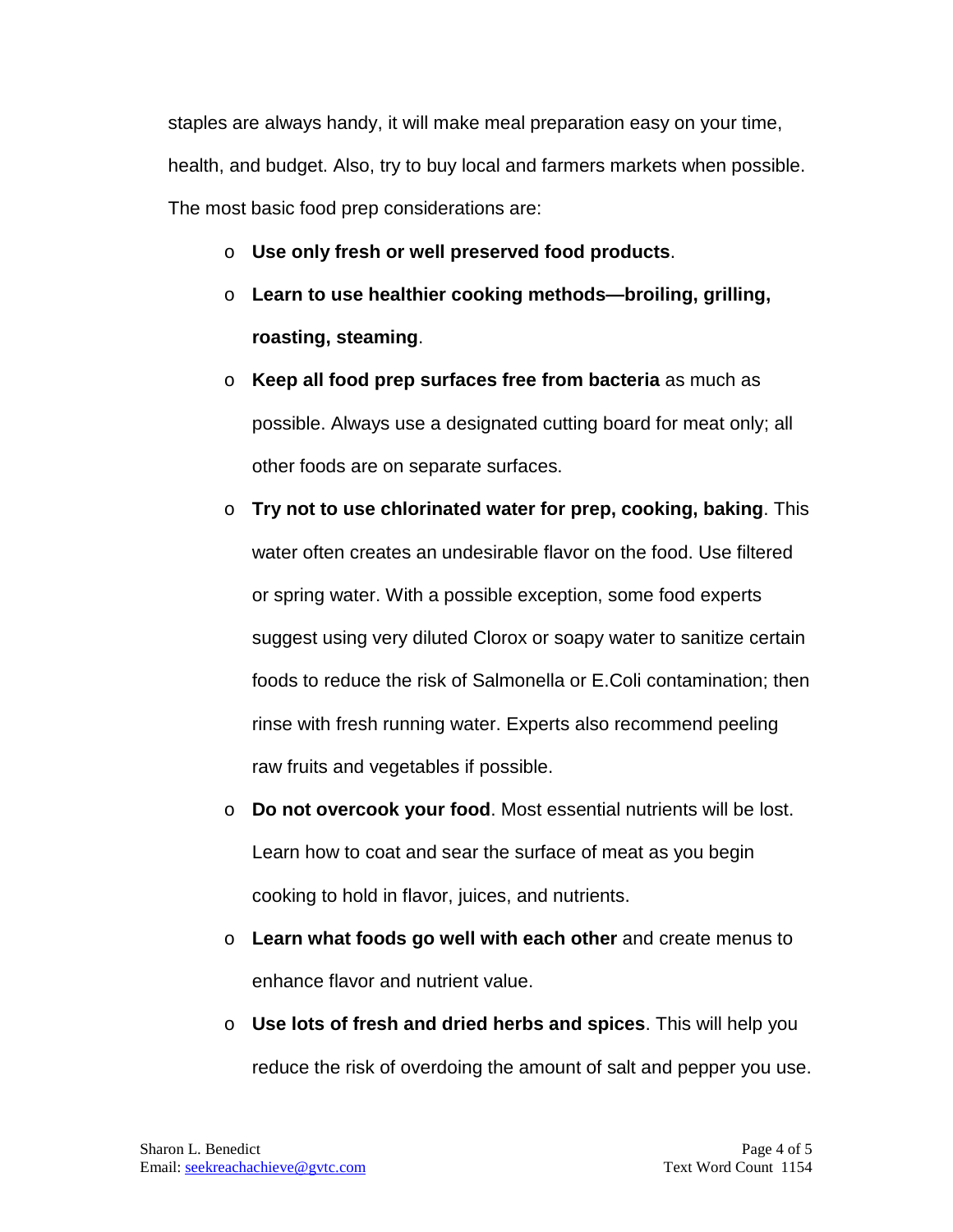o **Include in your menu raw and very lightly steamed fruits and vegetables** in the form of salads, purees, and toppings to increase your digestive enzyme production and nutrient value. Prepare foods with minimal processing as possible and still be healthy and safe to consume. Animal protein should be cooked, that's for sure.

These are just a few of the "Food for Thought" tips and resources available in my lifeskills book, *Celebrating Your Journey, Lifeskills in Synergy* (Lifeskill Section 8, Meals), available at most all online booksellers. Other tips include serving a variety of health foods & snacks, planning your menus, going grocery shopping together, setting up your pantry, kitchen/dining layout, kitchen gadgets galore, and more.

The next article will be on mealtime surroundings that say "Welcome."

--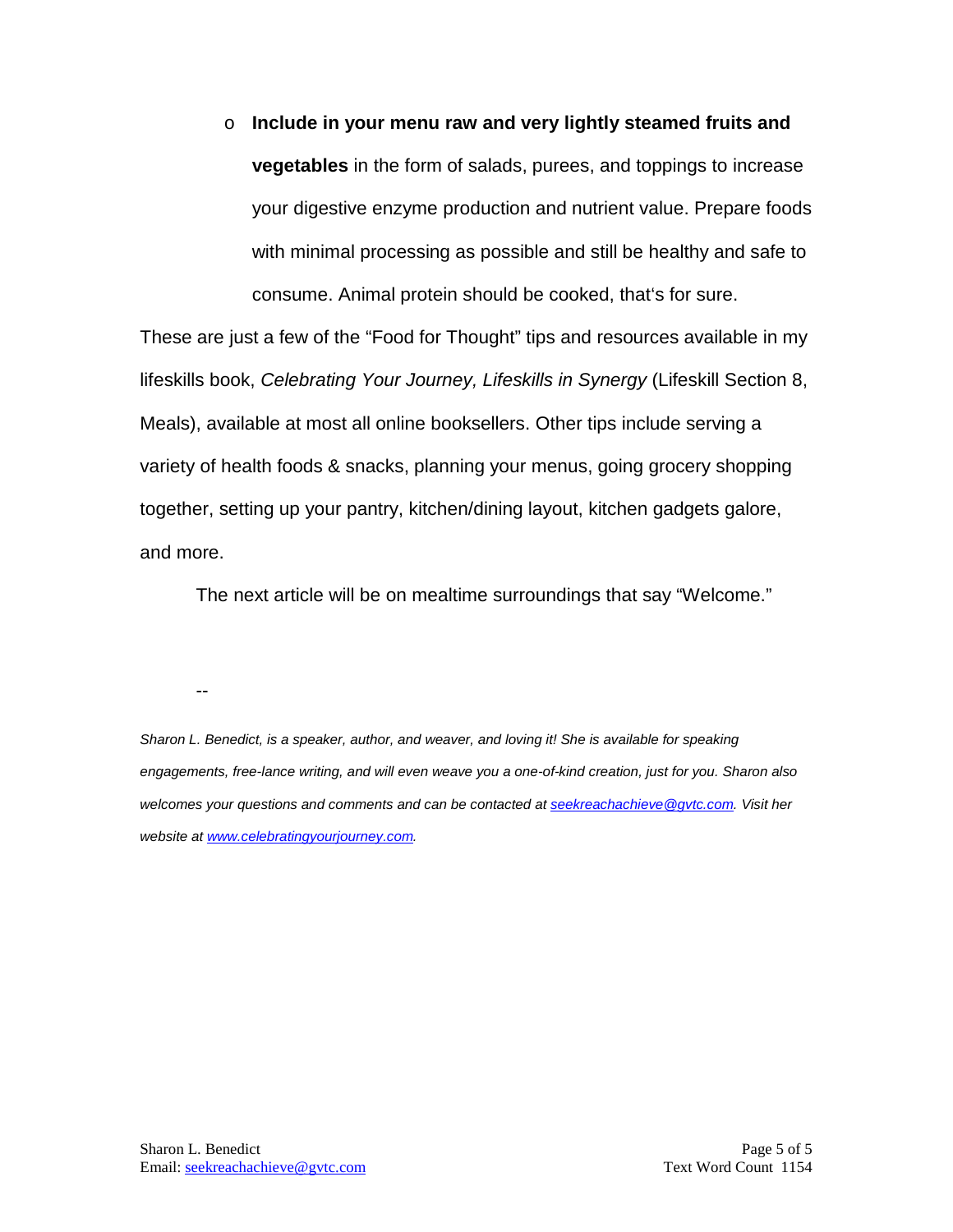



## *Mealtime Surroundings that say "Welcome"*

(published in Boerne Star, Friday, August 16, 2013)

For most of us we never seem to have a big enough kitchen, dining room area, or even house. Yet, at least for the moment, our budget won't allow for a remodel or a move. So, how do you create an atmosphere that says "welcome" with what you have right now?

It is possible to be creative even in a small space you can enjoy until that moment comes when your budget says you can make the move. You will be surprised how much space you may actually have when well organized. If you aren't the organizational type, consider hiring a coach to help make your kitchen, dining area, home work better for you. Call up a friend or family member that has the talent you need. But make sure you appreciate their efforts as they respect your preferences. Also, be aware projects like this can challenge a relationship. So, keep it friendly, by all means.

Here are a few basic tips to consider:

1. **On a day you are refreshed and energetic, take inventory of your kitchen/dining area layout**. Is it user friendly, inviting for family and guests? Begin to assess how you can make it more inviting without a total makeover costing lots of dollars . Is it cluttered? A little too tight around the edges? Take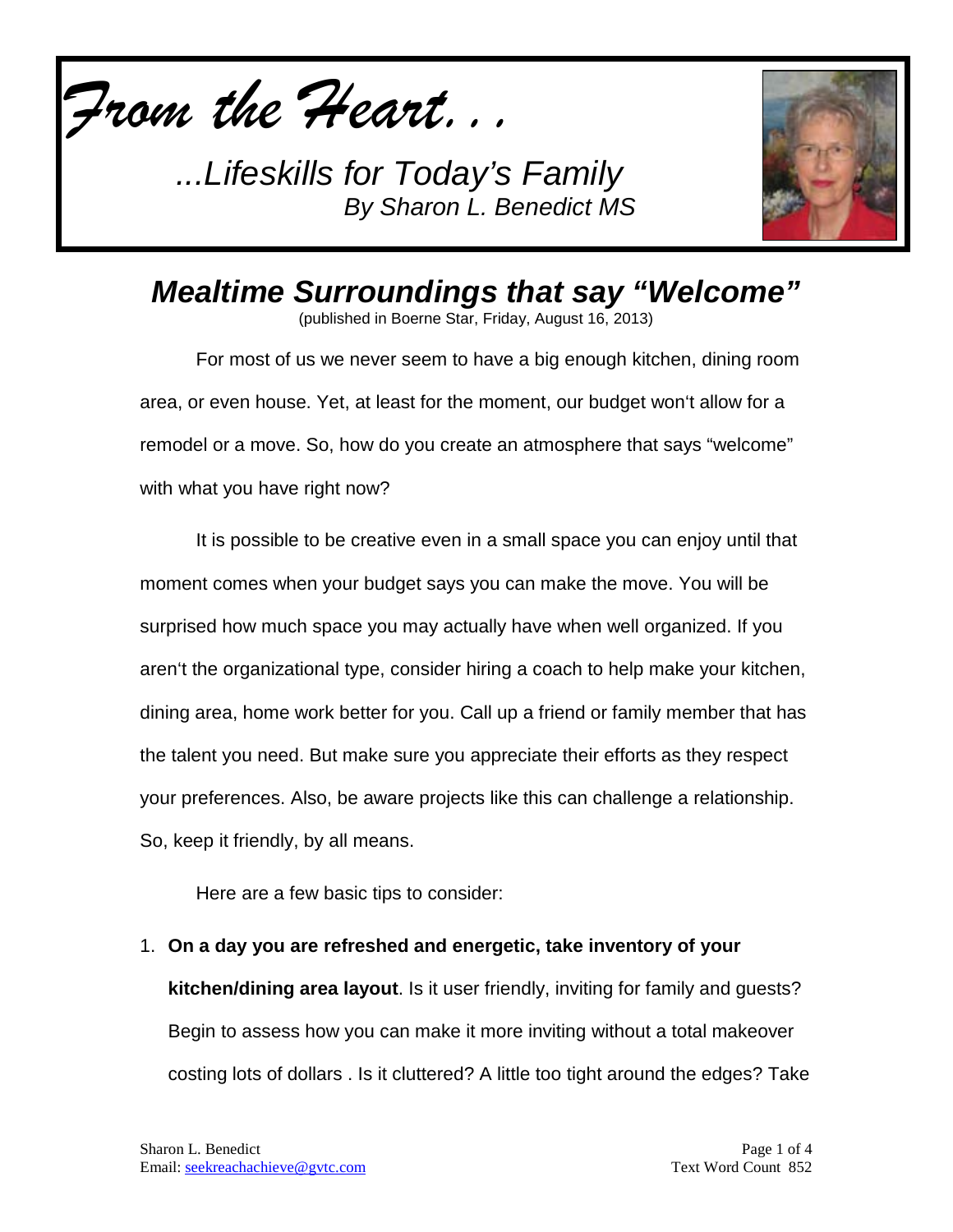a picture of the area. Then go online to see different furniture layout possibilities with the same space dimensions. Better Homes & Garden has a free link to "Design a Room Layout" at [http://www.bhg.com.](http://www.bhg.com/) Another is [www.homedit.com.](http://www.homedit.com/) These are just two of many online resources. If you can't find something online, take out some paper you can draw to scale your space. Cut out furniture pieces and start playing with placement. Whether online or with cutouts, take into account surrounding space you might be able to use differently to remove the clutter and create a more welcoming, relaxed space.

- 2. **Make sure your kitchen and dining furniture is suitable for the space you have.** If your furniture is a little too big, think about ways to reduce its size, if possible…such as one less chair, one less leaf in the table, or placing the table in a different position. If you are handy at furniture building tools, consider ways to recreate the table to fit. Also, if your budget has some extra cash sitting around, hunt at discount and secondhand places for replacing just the chairs, table, or the whole set. Consider a barter exchange arrangement with the store or your friend.
- 3. **Check out your storage areas for food items**. If you have a garage and don't have a pantry and cabinet space is small, consider using a portion for a storage system. Remember, though, in Texas we have some hot summers. Garages are rarely air conditioned and retain heat. No matter how small or large your kitchen area may be, you can organize it to accommodate adequate storage for those basic nonperishable and perishable items. For the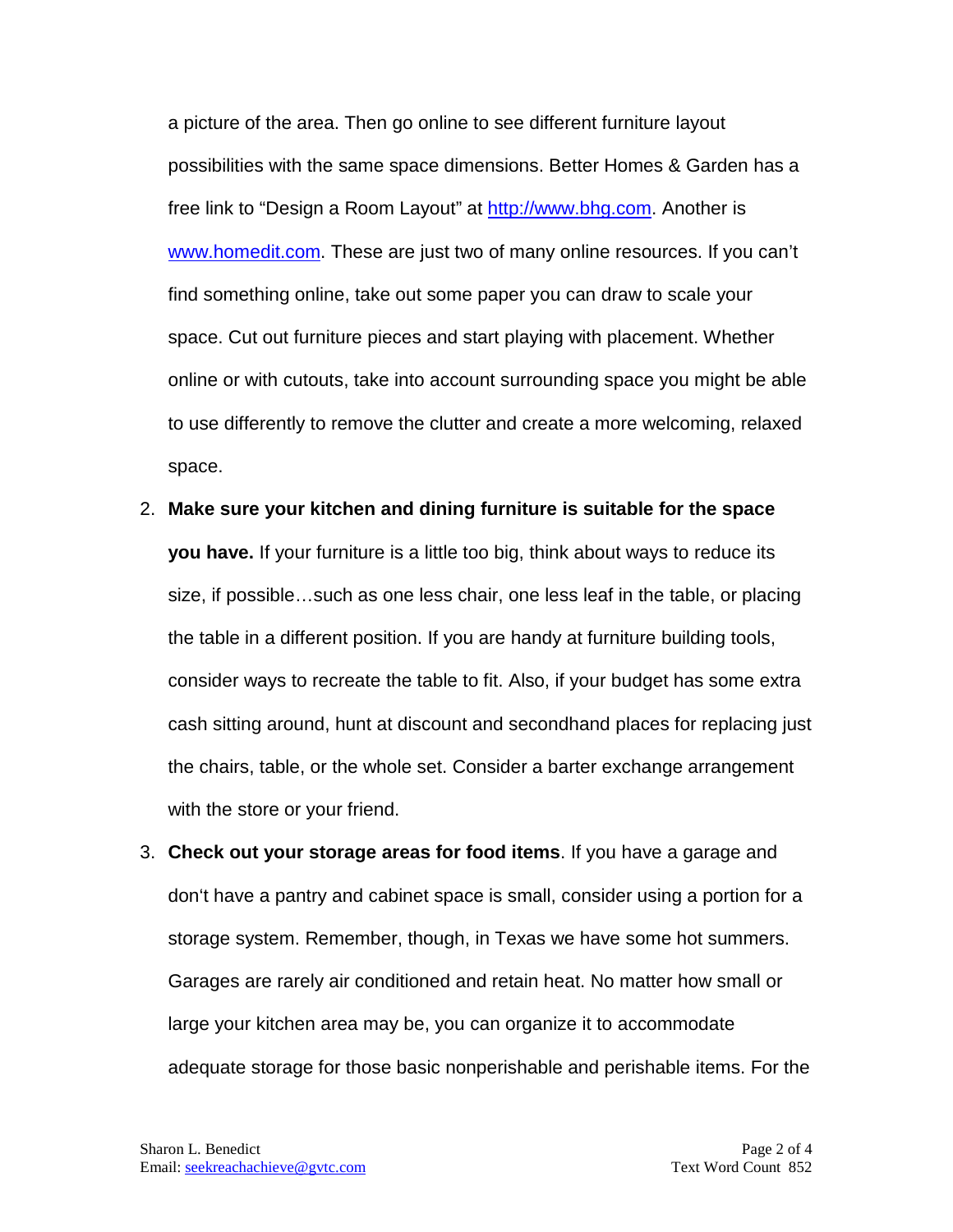nonperishable's, storage can take place in the utility room, pantry, or garage. If not, choose a kitchen cabinet or two for organizing and storing all the basic staples. Depending on the size of your refrigerator/freezer, perishable can be organized by food category (protein, vegetables, fruits, carbo). Again, check out Better Homes & Garden online for their "organizing your pantry by zones." You will then see what food you have, what you need to restock, and where the groceries belong much more easily. You can also go on Youtube.com, and type "organize pantry." Loads of videos will come up giving you all kinds of ideas.

- 4. **Lighten and brighten the kitchen/dining area.** Proper lighting and placement can greatly enhance the color, ambience, and function of the area. Placement and lighting type depends on the task in that area, such as under cabinet lighting, accent (or decorative), and ambient (or overall) lighting within the space. Again, check Better Homes & Garden link to get ideas that will improve your lighting that addresses every purpose, from food preparation, safety, dining pleasure, to complementary color enhancement. And be sure to pick lighting that is energy efficient and easy on the eyes.
- 5. **Get Creative.** At least once/month, decorate the table and dining area that says, "Welcome", to family and friends. Something as simple as colorful napkins, table cloth, a centerpiece that makes a statement with the meal, and little favors that say, "I love you". Many retail store carry plates that have written affirmations or create your own. Have fun using the plate to celebrate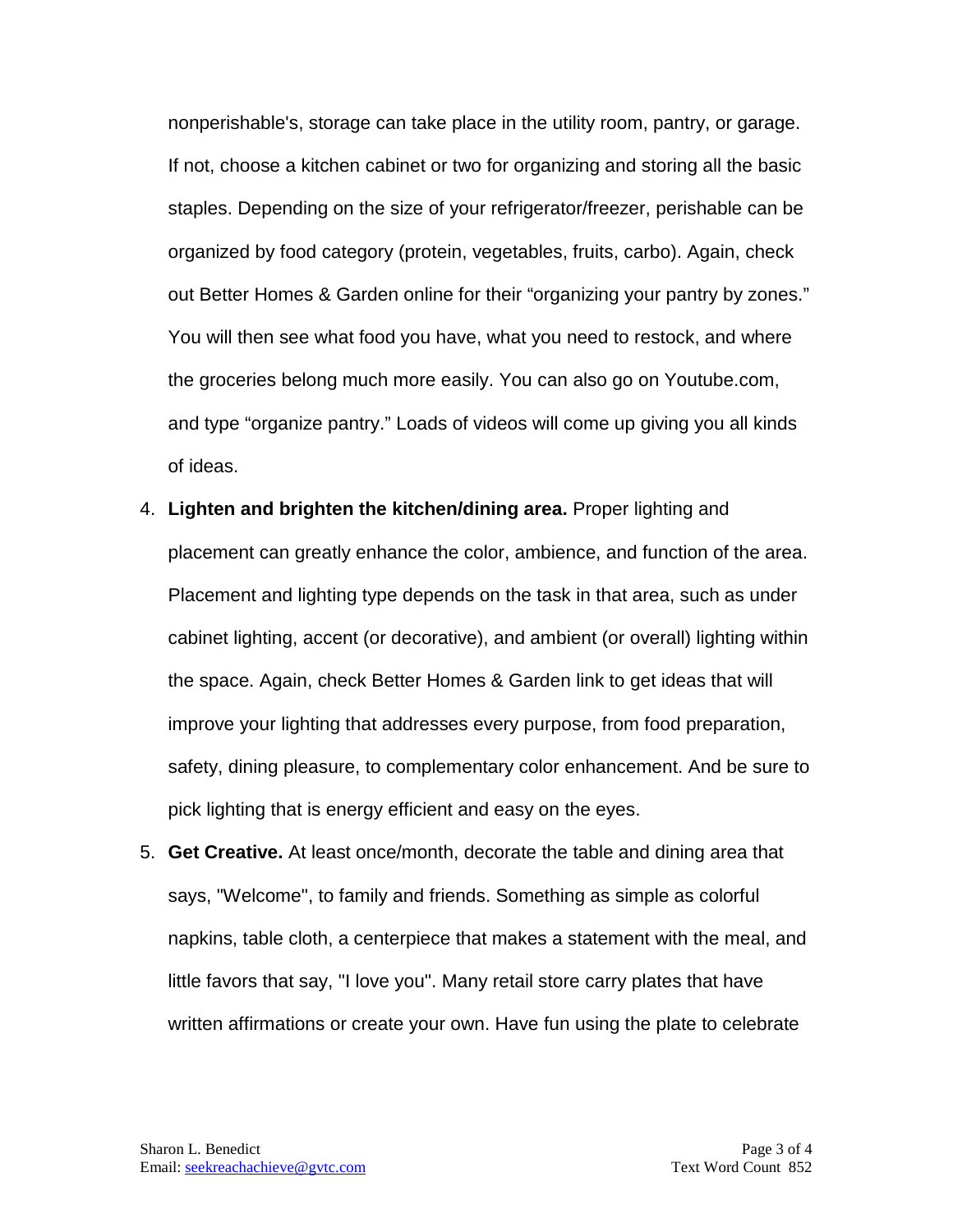the small and big victories of family members at mealtime. Music that fits the menu is singularly fun. Do picnics on the patio or backyard.

What other ideas do you come up with? Ask your family, your kids to share ideas and help with the process. Make it fun for all. Next article will cover some of the traditional and latest technological gadgets for your kitchen and dining experience.

--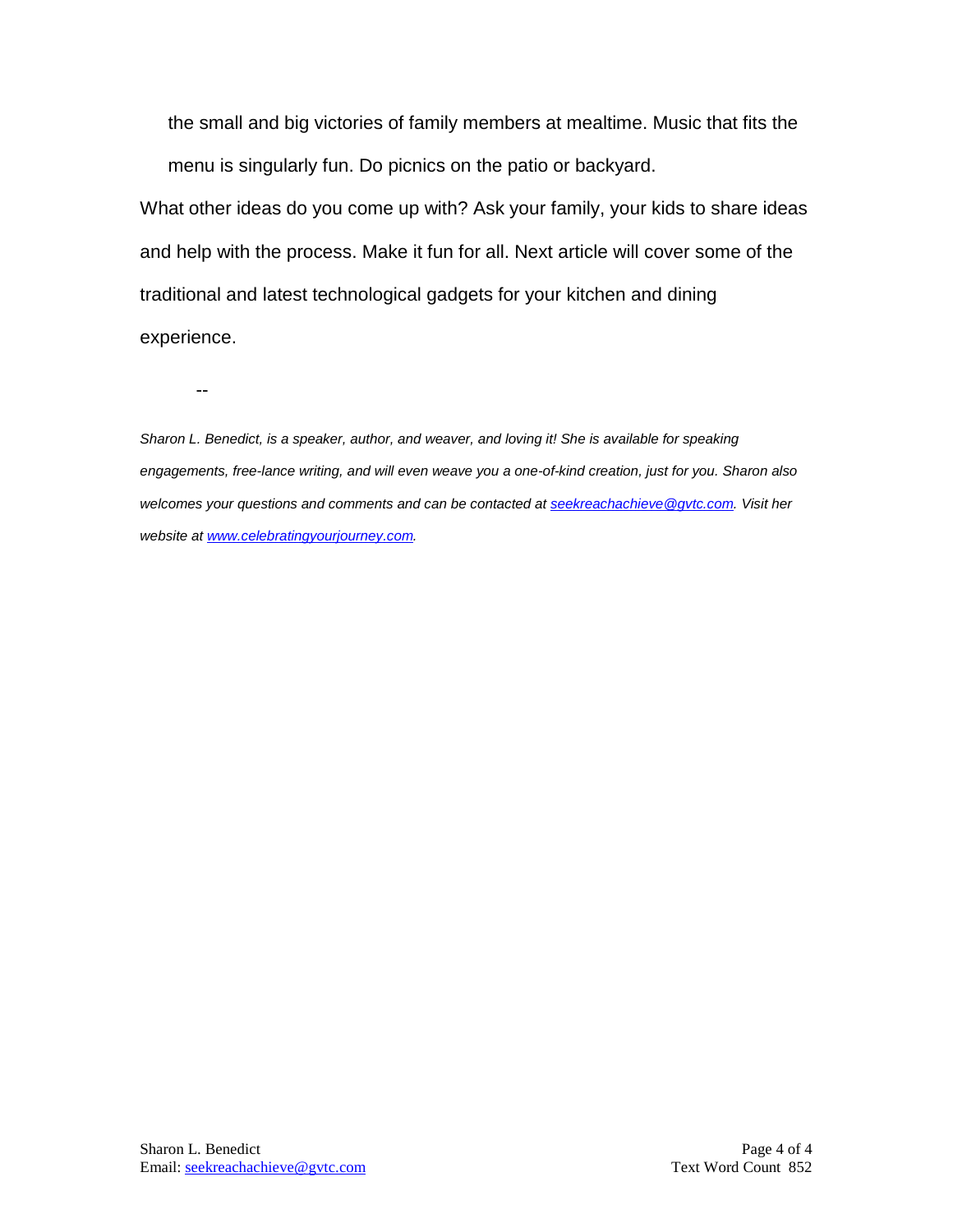



## *Mealtime Kitchen Gadgetry*

(published in Boerne Star, Friday, August 23, 2013)

Have you noticed how eye-shocking color is in and subtle is out lately not only with clothes but also with kitchen ware and gadgets? Hot pink, fire-engine red, bright blue, over-the-top orange, you name it.

From cookware, cutlery, to coffeemakers, these eye-popping colors show up. Color is a wonderful thing. It brightens our morning and soothes our evening. Which colors do you want for your kitchen gadgets? I lean toward sunshine yellow and lush green. Yet, there is a hitch do my choice. When I look over my everyday dishes and cookware, those are the only colors missing. Maybe I need the help from a style coordinator.

No matter what you currently have in your cabinets and drawers in the way of colors, trying to balance the *tools of the trade* with aesthetics can get expensive. And who wants to do a complete re-do. I would, of course, if the budget and hubby would only agree!

So back to reality and maybe decide to take it one step at a time…say with one or two gadgets that are needed. Keep in mind that the choice of kitchen gadgets depend heavily on your own lifestyle cuisine, particular if you are one to routinely eat loads of fresh fruits and vegetables, not just meat and potatoes fair.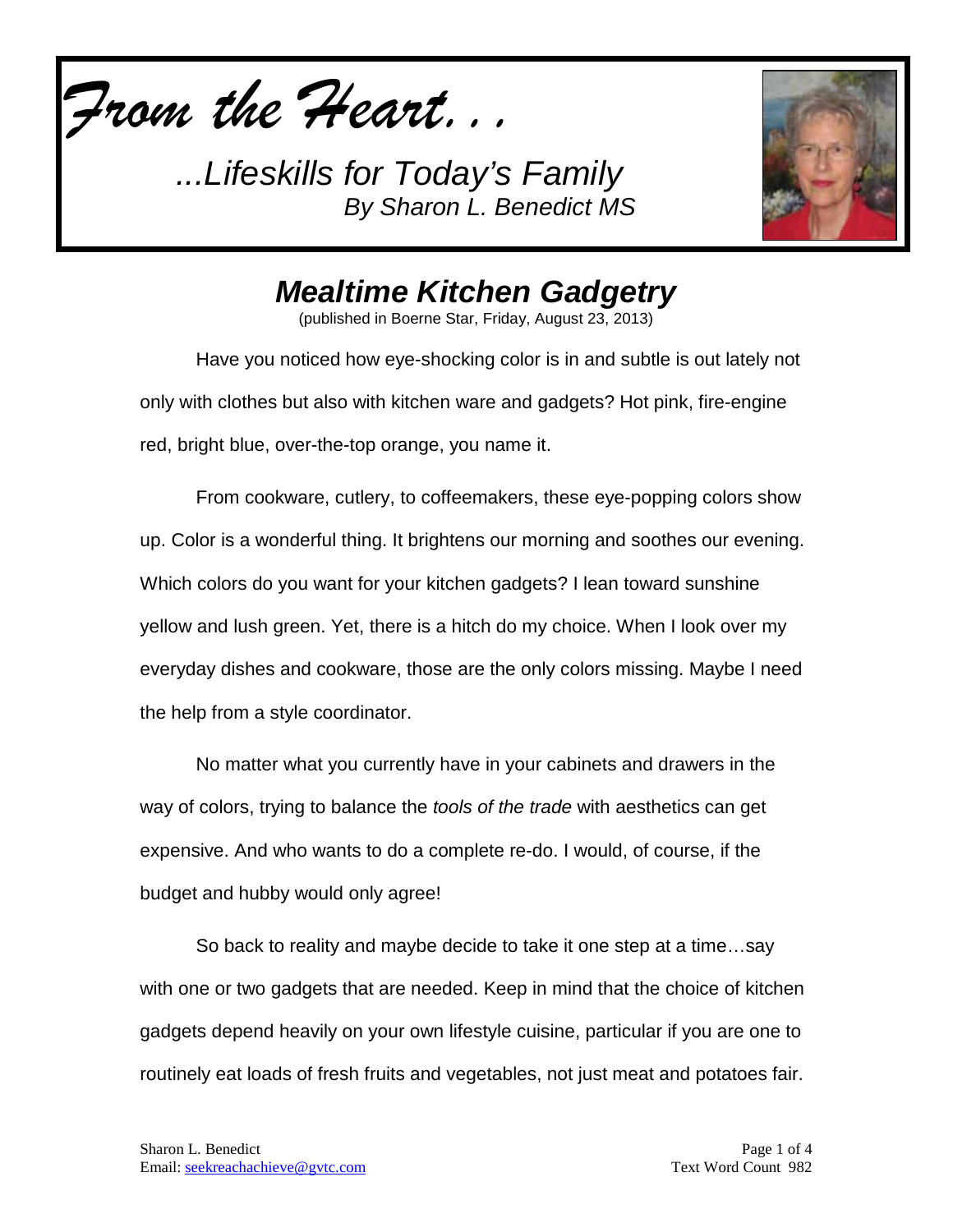From microwave to indoor/outdoor gourmet cuisine, the choices go on and on. No matter how much fun you think you may have with the latest and greatest, ask yourself, "Do I really need it or can I use what I already have and still have fun?"

Frequently, the most simple kitchen tools do a fine job grating, slicing, chopping, grilling, baking. In Tosca Reno's blog, January 8, 2013 (author of *Your Best Body Now* and the *Eat-Clean Diet*® series), she and Kim Kash (a writer, editor by trade, and enthusiastic home cook), offer five top kitchen gadgets Kash can't do without for fun, healthy eating, and dining.

Kash's first one is an Electric Citrus Juicer. "Every morning, I transform a whole grapefruit to a glass of fresh juice in 3 minutes flat. I slice a pink grapefruit in half, and juice it using an inexpensive electric juicer. . . It's a little more effort to juice a grapefruit than it is to pour a glass from a carton, but not a lot. The big difference is in the flavor . . . and in the health benefits. . ."

The second gadget is an Immersion Blender. "I love thick, creamy vegetable soups. The consistency is decadent, but the ingredients couldn't be healthier in most cases . . . The immersion blender also gives me more control over the consistency of the soup than a traditional blender, as well. If I want to leave a bit of chunkiness to the vegetables, I find that the immersion blender works better than the pulse function on my regular blender."

The third gadget is an extra Coffee Grinder. "I like to spice food generously, as well-spiced food needs less fat and salt to taste good. Freshly ground spice tastes like itself. . . It's easy to grind whole spices in small quantities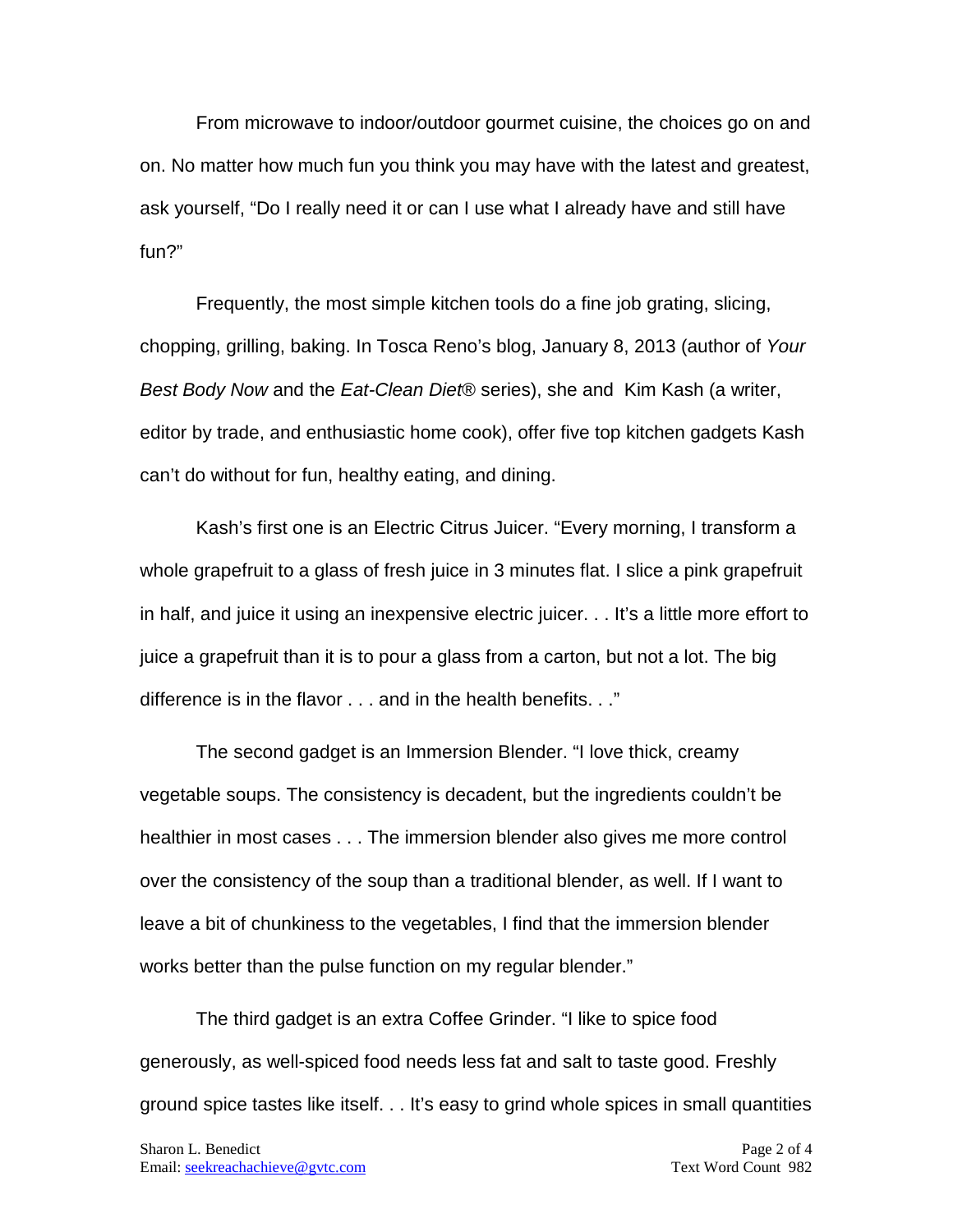as you need them, if you have a spare grinder. Don't use your actual coffee grinder, unless you want your food to taste a bit like coffee, and your coffee to taste a bit like coriander?"

Then comes the classic good quality Garlic Press. "Garlic is a superbly healthy and versatile ingredient, and I include it in almost everything I cook. Some people object to big, intense slivers of garlic in their food, but are okay with the flavor as long as the garlic has been thoroughly pulverized and incorporated into the dish. That's where a great garlic press comes in. You probably have a garlic press somewhere in the utensil drawer, but a bad press is worse than none at all. When shopping for a garlic press, look for one that's heavy — not one of those lightweight aluminum ones. It should have a comfortable handle, preferably padded in rubber. Also look for a set of teeth on the reverse side that can be pushed through the little holes of the press to help clean them out. . ."

The fifth "can't do without" gadget for Kash is a good-quality Salad Spinner. "I am actually not a huge fan of green salads. Sure, I eat them because they're healthy. However, the way I prefer to shoehorn salad into my everyday eating is to serve nearly everything on a bed of greens. Sneaky, right? . . . When it's time to put together a salad or a bed of greens for a meal, I just haul the spinner out of the fridge, give the greens a fresh rinse, and spin them dry. I pull out as much or little as I want, then stick the spinner back in the fridge for next time. (If you do this, make sure you drain and dry the spinner's bowl each time so that the basket of greens isn't sitting in a puddle of water.) Get a spinner with some weight to it — the lightweight ones break easily. . ."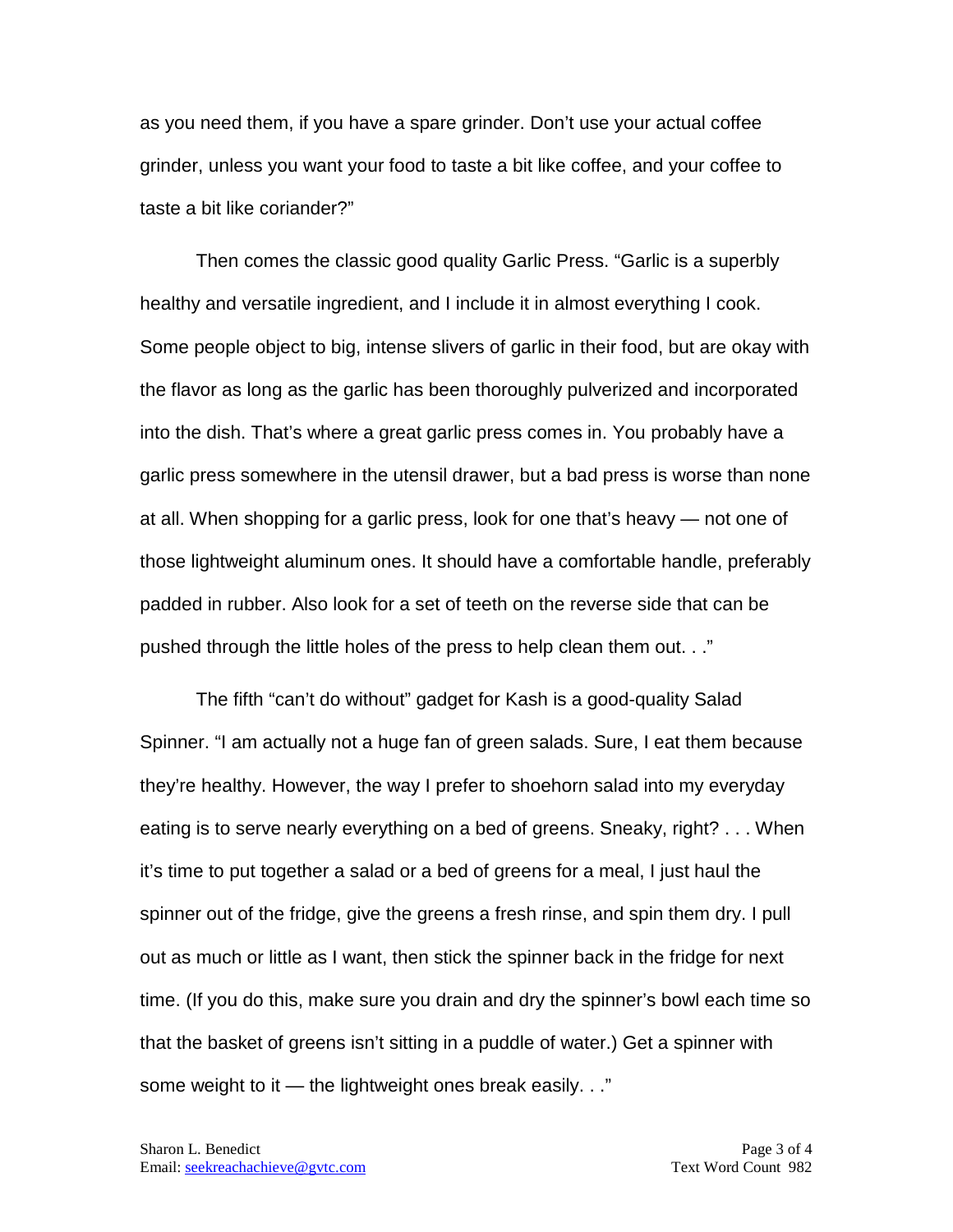I have all five and love to use them. You get into a routine with each use. And the flavors are unbeatable along with healthier! It actually keeps things simple when cooking and cleaning up. Who wants to wash layers of gadget parts anyway. And with the simpler nonelectric gadgets, you actually use your muscles more frequently! And that's a good thing!

If you have a particular Meals topic request, send my way for the next article. After eight years writing my byline and still counting, I can always use a little help from my readers! See you next time.

--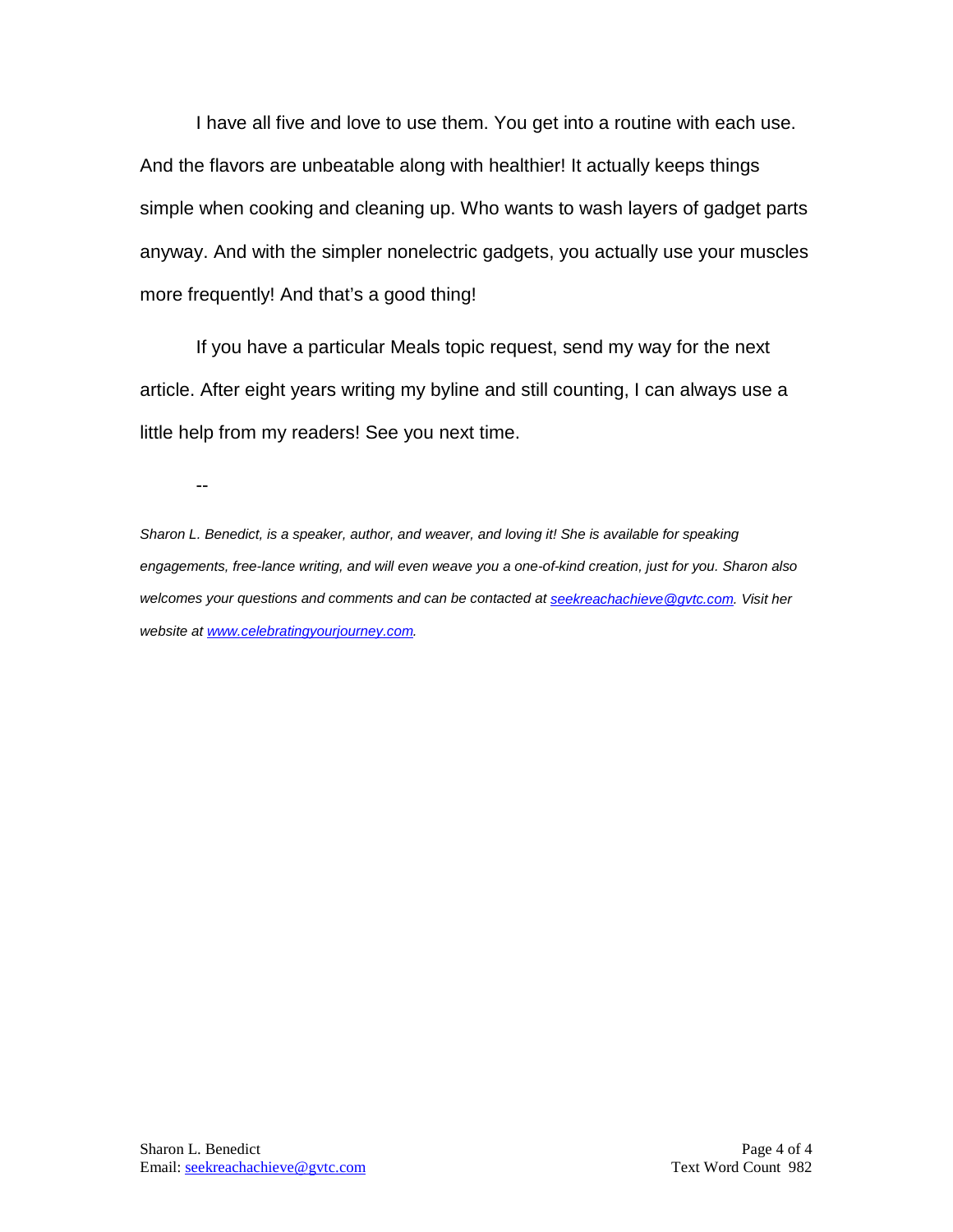



*Meals . . . World of Herb/Spice Flavors*

(published in Boerne Star, Friday, August 30, 2013)

Over the past month, my husband, John, has been taking a course called "The Everyday Gourmet, Rediscovering the Lost Art of Cooking" by Chef Bill Briwa (source: The Great Courses). The amazing results have been how incredibly delicious herbs and spices make any dish, when used in just the right combination. Not only are they great for the palate but also our health.

One of the complementary books he bought was *The Encyclopedia of Herbs, Spices, & Flavorings.* The amazing contribution from across the world opens up all kinds of cuisine possibilities. These fragrant herbs were first cultivated thousands of years ago and used with whatever foodstuffs were available through the seasons. History books document very early knowledge of herb cultivation and use in many continents and cultures. From Egypt, China, India, Arabia, Persia, and Greece, the use of herbs remains a perpetual tradition.

With specific combinations of herbs, spices, and flavorings, these mixtures have been part of the native foodstuffs across nations. These are just a few examples:

- India = highly aromatic such as curry, cumin, turmeric
- Thailand = Lemongrass, Kaffir lime, fresh Cilantro leaves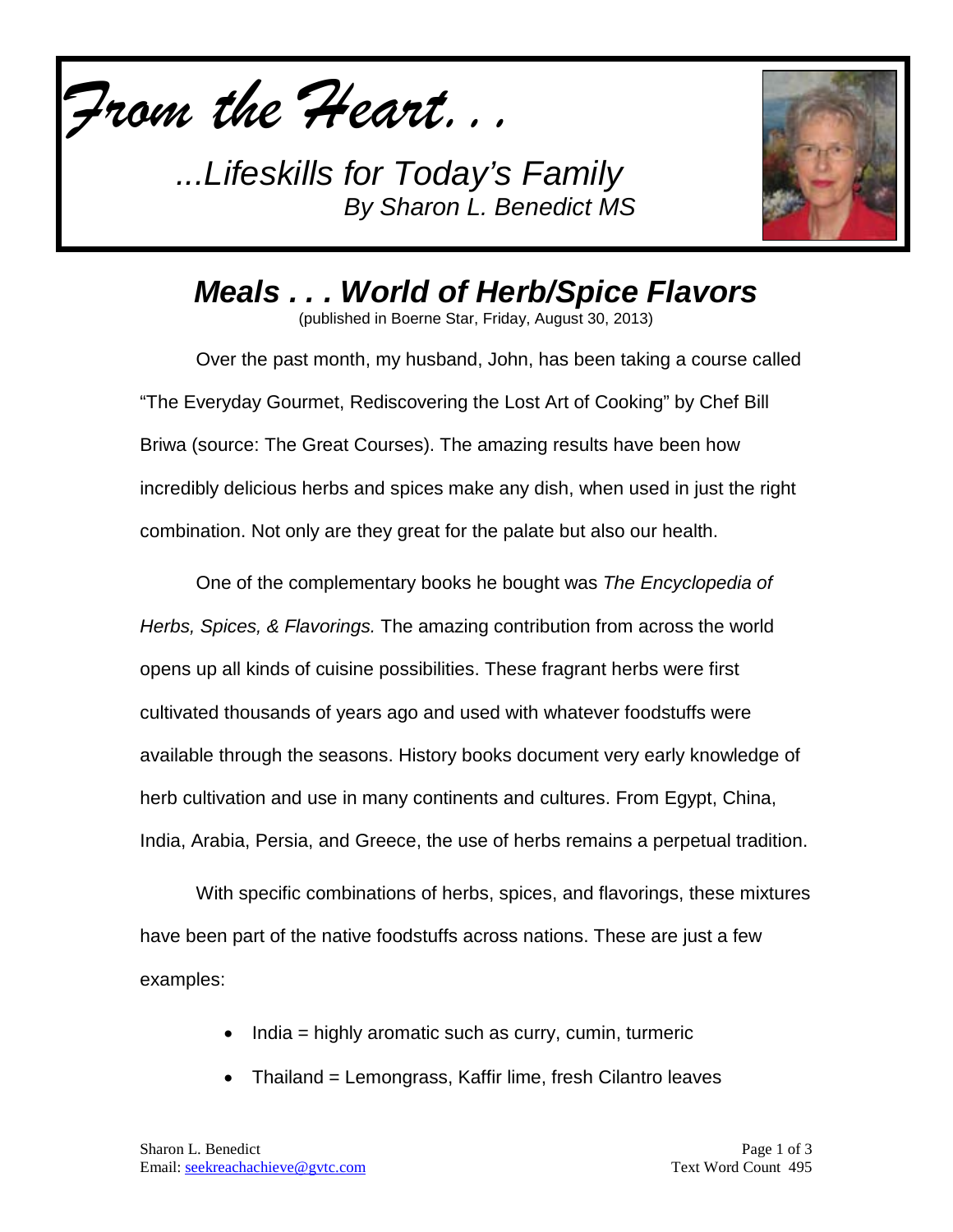- China = five-spice powder blends in soy sauce or black bean sauce, gingerroot, garlic
- Indonesia = sweet & sour; lemongrass, tamarind, Kaffir lime, chilies, combined with dried shrimp
- Mediterranean = thyme, sage, bay, oregano, rosemary.
- $\bullet$  Mexico = Chilies, thyme
- Italy = Dill, ginger, coriander, nutmeg
- Africa = Mint, saffron, cilantro, cloves, cinnamon

These are just a few culinary influences. Then add vegetable and fruit flavorings from limes, onions, to chocolate…and extracts, essences and sweeteners too many to even try to list. Add to how herbs and spices are enhanced by sauces, preserves, and condiments. Then think about all the variety of herb teas and spiced drinks we can concoct today.

I hope I have enticed you to look into this wonderful world of herbs and spices, and their fascinating historical roots. I leave you with one sauce that will take any leftovers and make it taste like you just ate at a five-star restaurant. This sauce come from Chef's Briwa's *The Everyday Gourmet.* Be sure to give it a try on any stir fry. Even drop it on your dinner salad instead of the standard Italian or ranch dressing.

Cilantro-Lime Sauce (from Vietnamese Noodle Salad, pg. 76) = Equal parts of minced garlic, minced ginger, lime juice, sugar, soy sauce, water, chopped cilantro, chopped peanuts; and for those who want to "kick it up a notch," minced Thai bird chilies. But be careful, there is lots of fire in it. If you